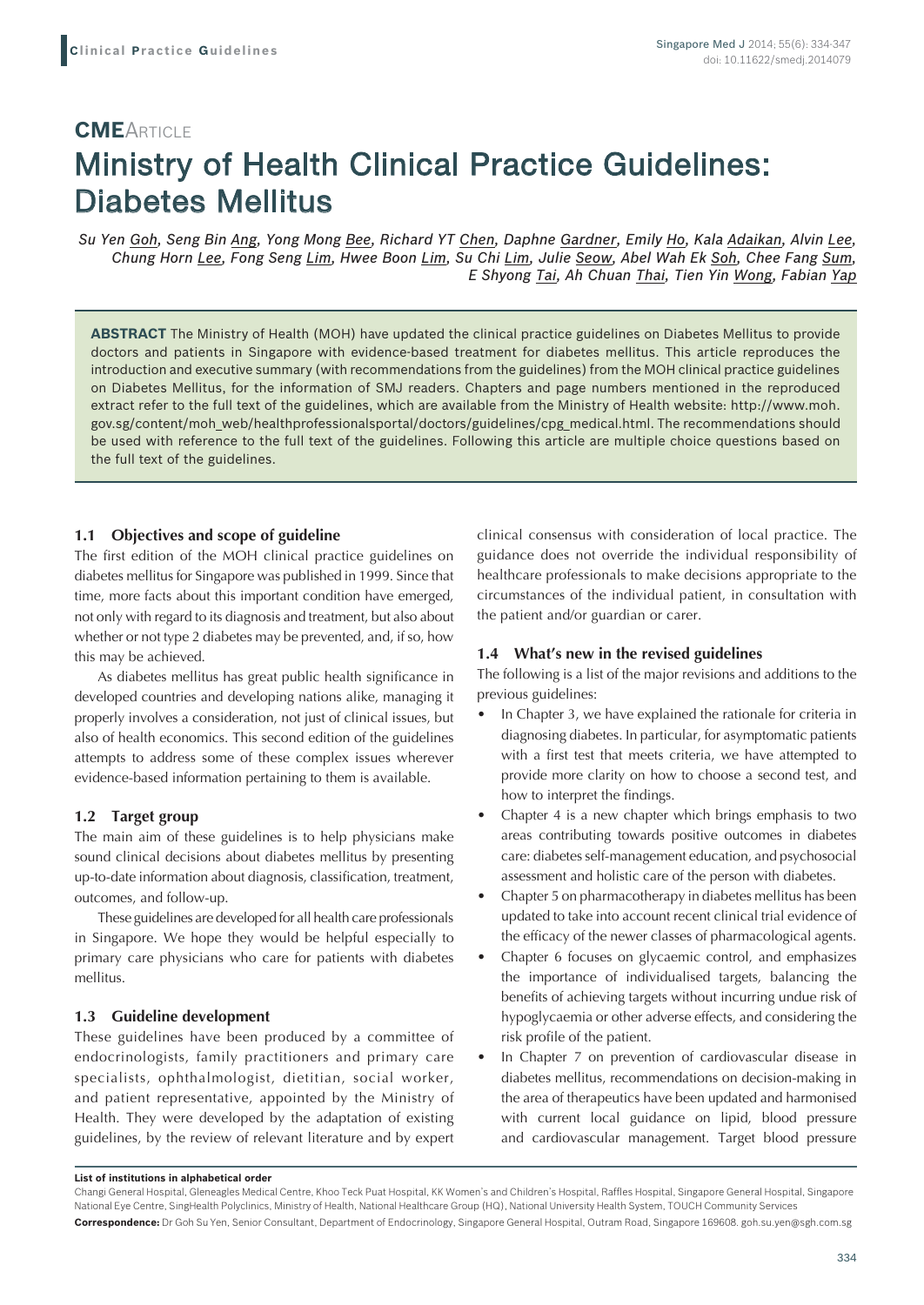ranges and LDL levels are discussed, as well as the role of antiplatelet therapy.

- Chapter 8 on prevention and management of diabetic nephropathy has been revised to present recent clinical trial evidence regarding the efficacy of, and indications for, the use of angiotensin-converting enzyme inhibitors and angiotensin receptor blockers.
- Chapter 9 on the prevention and management of eye complications has been updated to include developments such as intravitreal injection of anti-vascular endothelial growth factor in patients with diabetic macular oedema.
- Chapter 11 on pre-gestational and gestational diabetes has been updated. Women at high risk for gestational diabetes, but who are not found to have glucose intolerance in early pregnancy, are now recommended to be re-evaluated with a 75 gram OGTT at 24–28 weeks gestation.
- Chapter 13 is a new chapter outlining key principles in the management of the adult with type 1 diabetes, relevant to the primary care healthcare professional.

## **1.5 Review of guidelines**

Evidence-based clinical practice guidelines are only as current as the evidence that supports them. Users must keep in mind that new evidence could supersede recommendations in these guidelines. The workgroup advises that these guidelines be scheduled for review four years after publication, or earlier if new evidence emerges that necessitates substantive changes to the recommendations.

Future revisions may include management of hypoglycaemia in persons with diabetes, and evolving areas like bariatric surgery and pancreas/islet cell transplantation.

## **EXECUTIVE SUMMARY OF RECOMMENDATIONS**

Details of the recommendations listed can be found in the main text as the pages indicated.

#### **Diagnosis and screening of diabetes mellitus in Singapore**

**D** In patients with hyperglycaemic crisis, diabetes mellitus can be diagnosed without further testing (pg 42).

Grade D, Level 4

- **B** In patients with typical symptoms, diabetes mellitus can be diagnosed if any one of the following is present.
	- 1. Casual plasma glucose >11.1 mmol/l
	- 2. Fasting plasma glucose >7.0 mmol/l
	- 3. 2-hour post-challenge plasma glucose >11.1 mmol/l

Other individuals should have a repeat test on a subsequent day (pg 42).

Grade B, Level 2<sup>++</sup>

**D** When two different tests are available for the same patient and the results for both tests are above the diagnostic thresholds, the diagnosis of diabetes is confirmed (pg 42).

Grade D, Level 4

**D** When two different tests are available in an individual and the results are discordant, the test whose result is above the diagnostic cut point (usually the fasting plasma glucose or 2-hour post-challenge glucose) should be repeated (pg 42).

Grade D, Level 4

**D Fasting plasma glucose measured in an accredited** laboratory is the preferred test for the diagnosis of diabetes mellitus (pg 43).

Grade D, Level 4

**B** All subjects with fasting plasma glucose from 6.1 to 6.9 mmol/l should undergo a 75 g oral glucose tolerance test to determine if they have impaired glucose tolerance or diabetes mellitus (pg 43).

Grade B, Level  $2^{++}$ 

**D** If a second test fails to confirm the diagnosis, barring a laboratory error, such patients are likely to have test results near the margins of the threshold for a diagnosis. The healthcare professional might opt to follow the patient closely and repeat the testing in 6–12 months (pg 43).

Grade D, Level 4

**GPP HbA<sub>1c</sub>** is not recommended as a screening and diagnostic tool for diabetes mellitus until its performance in our multiethnic population has been evaluated (pg 43).

GPP

**B** Intermediate states of glucose metabolism termed impaired fasting glucose and impaired glucose tolerance should be recognised as defined in Table 1 (pg 46).

Grade B, Level 2<sup>++</sup>

**D** Screening should be considered in adults of any age who have one or more risk factors for diabetes. In those without risk factors, testing should begin at 40 years (pg 47).

Grade D, Level 4

**D** Subsequently, screening should be carried out every three years for those with normal glucose tolerance and annually for those with impaired fasting glycaemia (IFG) or impaired glucose tolerance (IGT) (pg 47).

Grade D, Level 4

## **Lifestyle modification**

**D** Individuals who have diabetes should receive individualised medical nutritional therapy as needed to achieve treatment goals, preferably provided by a dietitian familiar with the components of diabetes medical nutrition therapy (pg 49).

Grade D, Level 4

**GPP** Special attention should be paid to the diabetic patient's dietary requirements during periods of sickness, fasting, travel and exercise (pg 49).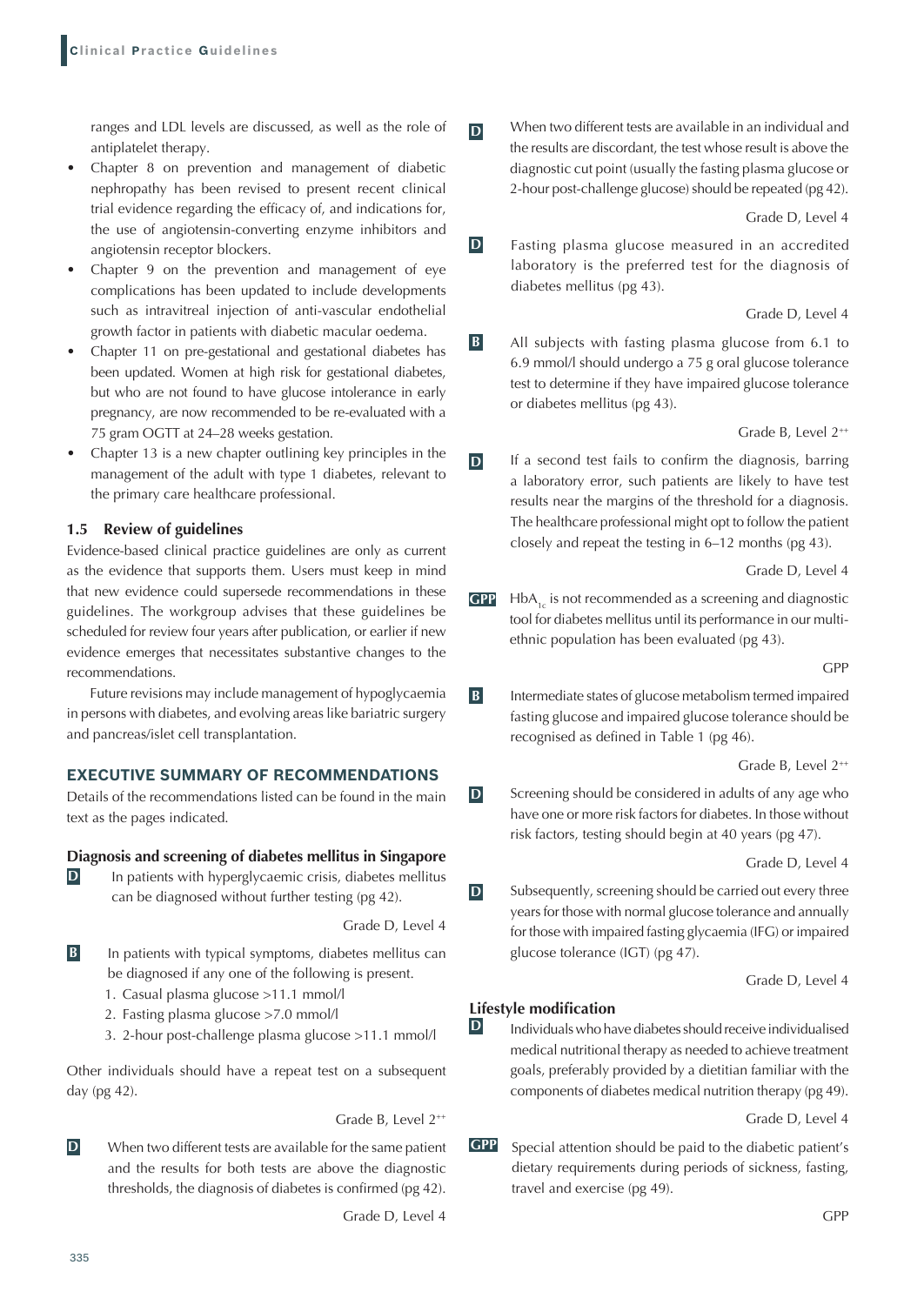- **D A** diet for diabetes should contain a good balance of carbohydrate, protein and fat, adjusted to meet the individual's metabolic goals and preferences (pg 50).
	- Grade D, Level 4
- **D** Individualised meal planning for diabetes should include optimisation of food choices to meet recommended dietary allowance for all micronutrients, providing adequate vitamins and minerals (pg 50).

Grade D, Level 4

**B** Meal and snack carbohydrate intake for diabetes should be consistently distributed throughout the day, on a day to day basis, as consistency in carbohydrate intake has been shown to result in improved glycaemic control (pg 50).

Grade B, Level 2<sup>+</sup>

**D** Consumption of macronutrients is based on recommended dietary allowance (RDA) for healthy eating; 50–60% of total energy from carbohydrates should be encouraged (pg 50).

Grade D, Level 4

**B** If weight reduction is needed, it should be attempted gradually (0.25 to 1.0 kg/week). In overweight or obese patients with type 2 diabetes, a weight loss of 5–10% of body weight achieved through lifestyle interventions is a realistic goal (pg 51).

Grade B, Level 2<sup>+</sup>

**D** Dietary protein intake of approximately 15–20% of daily energy intake is appropriate for most patients with type 2 diabetes (pg 51).

Grade D, Level 4

**D** It is recommended that total calories from fat intake be kept to <30% of total calorie intake in diabetic patients (pg 51).

Grade D, Level 4

**D** Trans fats should be limited to 1% of total energy intake and cholesterol intake (<200 mg daily) to reduce risk for cardiovascular disease. These goals are similar for individuals with pre-existing cardiovascular disease (pg 52).

Grade D, Level 4

**B Recommendations for fibre intake for people with** diabetes are similar to the recommendation for the general population. A daily consumption of a diet containing 20–35 g of dietary fibre from a wide variety of food sources is recommended (pg 52).

Grade B, Level 2<sup>+</sup>

**D** Sodium intake should be restricted to <2 g per day for diabetic individuals with hypertension (pg 52).

Grade D, Level 4

**D** Diabetes patients with poor glycaemic control or are overweight should abstain from alcohol. If individuals choose to drink, intake should be limited to a moderate amount, as per the general population (no more than two drinks for women per day and no more than three drinks per day for men) (pg 52).

Grade D, Level 4

**B** Individuals who choose to use non-nutritive sweeteners should be advised that some of these products might contain energy and carbohydrate from sources that might need to be accounted for (pg 52).

Grade B, Level 2<sup>+</sup>

**D** For exercise more vigorous than brisk walking, a preexercise physician evaluation is recommended for individuals with diabetes to identify cardiovascular risks and any complications of severe neuropathy or severe diabetic retinopathy that may contraindicate certain activities and predispose to injury (pg 53).

Grade D, Level 4

**D** Individuals with severe proliferative diabetic retinopathy should avoid activities that greatly increase intraocular pressure and risk of haemorrhage (pg 54).

Grade D, Level 3

**B** Individuals with peripheral neuropathy and without acute ulceration may participate in moderate weight-bearing exercise. Comprehensive foot care, use of appropriate footwear and daily foot check is recommended (pg 54).

Grade B, Level 2<sup>+</sup>

**B** Individuals with type 2 diabetes should undertake at least 150 mins/week of moderate to vigorous aerobic exercise spread out during at least 3 days of the week, with no more than 2 consecutive days between bouts of exercise (pg 54).

Grade B, Level 1<sup>+</sup>

**D** Individuals with diabetes, especially those on insulin treatment or secretagogues, may require medication dose adjustments and should receive specific education on the prevention of exercise induced hypoglycaemia (pg 55).

Grade D, Level 4

**C** Individuals with diabetes should be encouraged to stop smoking (pg 55).

Grade C, Level 3

**B People with diabetes should receive Diabetes Self-**Management Education (DSME) when their diabetes is diagnosed and as needed thereafter (pg 57).

Grade B, Level 2<sup>+</sup>

**D** Assessment of psychological and social wellbeing should be included as an ongoing part of diabetes management (pg 59).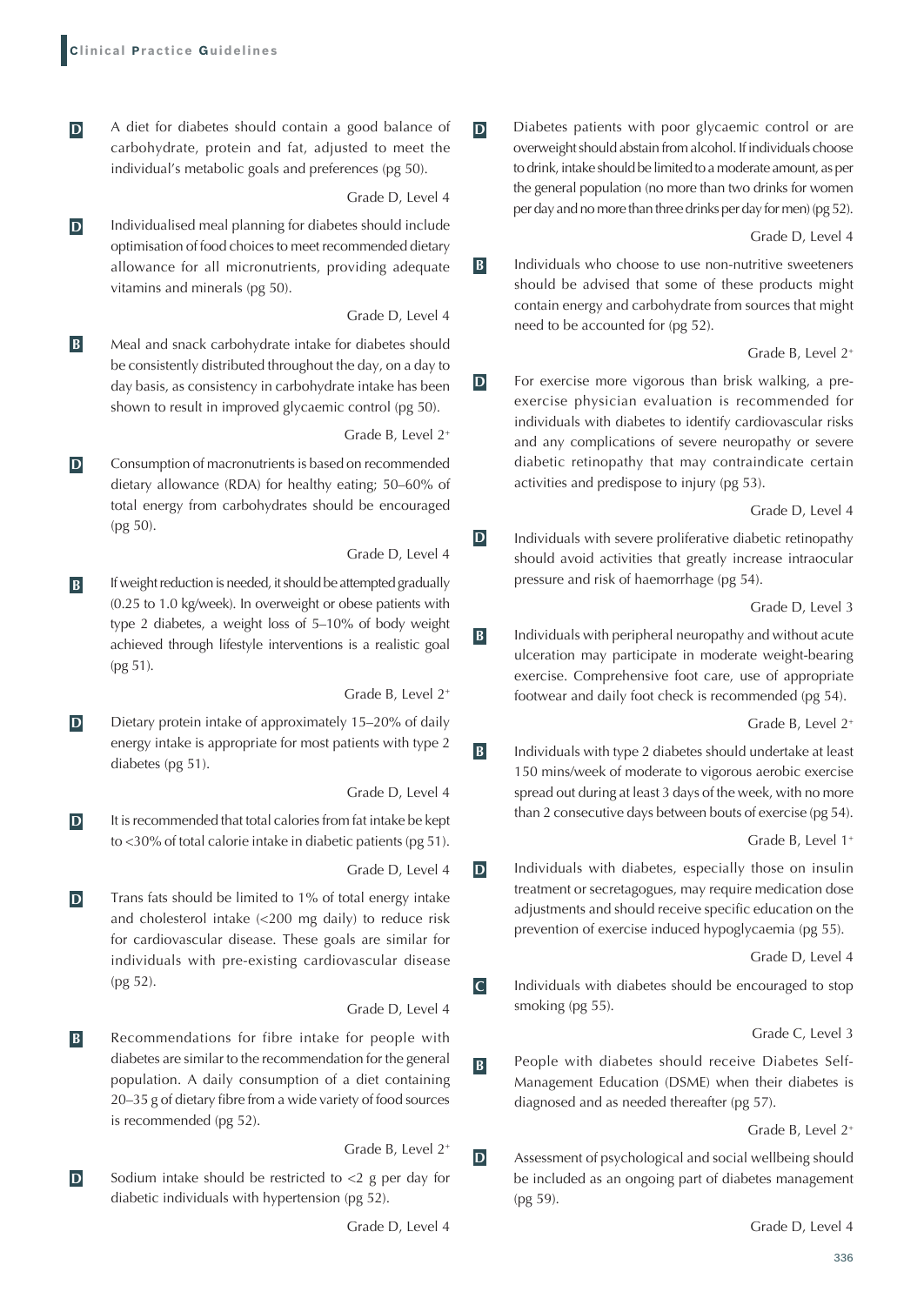- **D Clinicians should provide the following psychosocial** support to patients during the diagnosis phase of diabetes management:
	- Provide medical information and psychological support.
	- Be accessible and sensitive to patient's needs.
	- • Provide information and repeat if necessary as they may not retain much at this stage.
	- • Introduce to other patients to get them support and an accepting environment
	- Involve other family members if necessary (pg 59).

Grade D, Level 4

- **D Clinicians should provide the following psychosocial** support to patients during the maintenance phase of diabetes management:
	- • Motivate patient and family to maintain optimal control
	- • Create an individualised workable regimen and help patient adhere to it
	- Ensure good support from diabetes team
	- Check for signs of diabetes burnout
	- Consider educational intervention
	- Follow up and review behavioural changes
	- Modify treatment if necessary (pg 60).

Grade D, Level 4

- **D Clinicians should provide the following psychosocial** support to patients during the complications phase of diabetes management:
	- • Giving them the space to vent and providing them with a lot of realistic reassurance is important
	- • Do not overwhelm with information but allow for grieving first
	- • Gentle motivation to encourage patients to maintain adherence to treatment regimen and possibly revising some of the information or education will be helpful
	- Counselling is important but needs to be timely (pg 60).

#### Grade D, Level 4

**D** Patients with diabetes should be encouraged to find support from other persons and families living with diabetes and community programmes which reinforces diabetes education and promotes living well with diabetes. These community based programmes provide a safe and accepting environment for learning and sharing with others who live with the same condition (pg 60).

Grade D, Level 4

- **Pharmacotherapy**
- **B** Long-acting sulphonylureas e.g., chlorpropamide and glibenclamide, carry a high risk of hypoglycaemia and are not recommended (pg 62).

Grade B, Level 2<sup>++</sup>

**A** Patients with type 2 diabetes may initially be treated with lifestyle modification (diet and exercise) unless they are symptomatic or severely hyperglycaemic (i.e. random blood glucose >15 mmol/l or fasting blood glucose >10 mmol/l) – in which case pharmacological therapy should be initiated together with lifestyle intervention (pg 63).

Grade A, Level 1<sup>+</sup>

**A** Oral glucose lowering agents should be started if glycaemic targets are not achieved in a timely and appropriate manner (pg 63).

Grade A, Level 1<sup>+</sup>

**A** If glycaemic targets are not reached with a single oral agent, combination therapy with one or more agents (including insulin) from other classes may be considered. However, one would need to monitor carefully for adverse events such as hypoglycaemia or fluid retention (pg 63).

Grade A, Level 1<sup>+</sup>

**A** Insulin therapy should be considered, if optimal combination therapy fails to attain target control (i.e., 2 consecutive HbA<sub>1c</sub> values failed to reach  $\leq 8\%$ over 3–6 months interval) (pg 63).

Grade A, Level 1<sup>+</sup>

**A** Metformin is usually considered first-line pharmacotherapy, and sulphonylureas/dipeptidyl peptidase 4 (DPP-IV) inhibitors/alpha-glucosidase inhibitors are reasonable alternatives as first-line pharmacotherapy (pg 64).

Grade A, Level 1<sup>+</sup>

**A** For type 2 diabetes, two or more oral agents, or insulin therapy, either alone or in combination with oral agents, may be required (pg 64).

Grade A, Level 1<sup>+</sup>

**A** For type 2 diabetes, other oral agents are acceptable alternatives to metformin as initial monotherapy, if the person does not tolerate metformin, or where metformin is contraindicated (pg 64).

Grade A, Level 1<sup>+</sup>

**A** In the setting of severely uncontrolled type 2 diabetes (for example,  $HbA_{1c} > 10\%$ , random glucose levels consistently above 16.7mmol/L), the presence of ketonuria, or symptomatic diabetes with polyuria, polydipsia and weight loss, insulin therapy in combination with lifestyle intervention may be the initial treatment of choice (pg 64).

Grade A, Level 1<sup>+</sup>

**D** In elderly patients, initiating therapy with low-dose, shortacting oral glucose lowering agents is recommended (pg 65).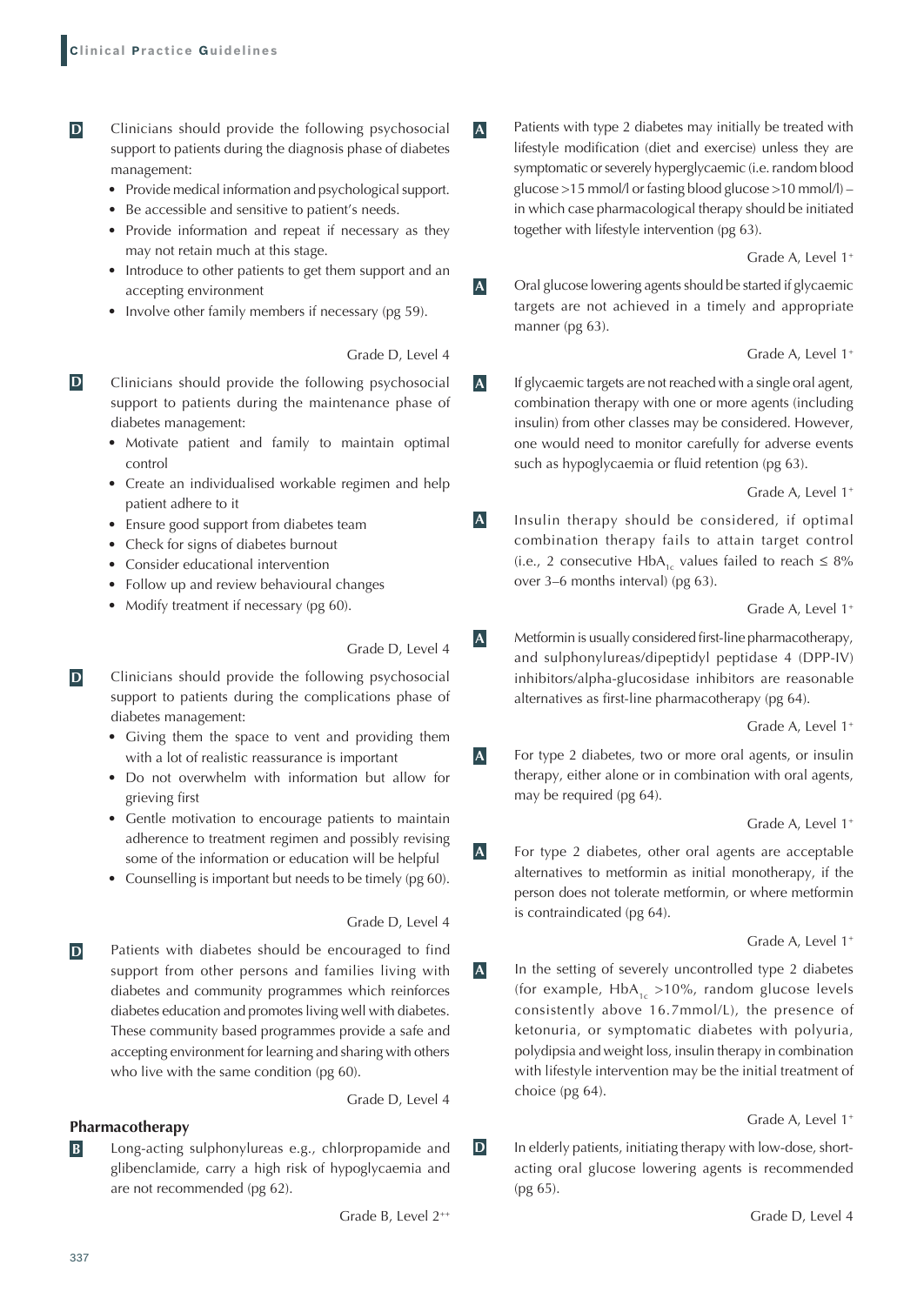**D** Metformin is usually contraindicated in the presence of severe renal or hepatic insufficiency as it may be associated with lactic acidosis (pg 65).

Grade D, Level 4

**D** It is advisable to use metformin with caution in those at risk of a sudden deterioration in renal function and those with eGFR <45ml/min/1.73m<sup>2</sup> and to cease metformin usage if the eGFR is below 30ml/min/1.73m² (pg 65).

Grade D, Level 4

**D** Metformin must be used with care in the presence of comorbid conditions which increase the risk of lactic acidosis (e.g., class III or IV cardiac failure) (pg 66).

Grade D, Level 4

**D** Thiazolidinediones (in particular, rosiglitazone) are contraindicated in patients with acute coronary syndrome, ischaemic heart disease, and all classes of heart failure (including New York Heart Association (NYHA) Functional Classification Class I/II heart failure patients) and are also not recommended for use in patients with peripheral arterial disease (pg 66).

Grade D, Level 4

**GPP** Treatment choices should be individualised and culturally appropriate, and patients should have the opportunity to make informed decisions on their care and treatment options, in partnership with their healthcare providers (pg 67).

GPP

**D** The use of exenatide is not recommended in type 2 diabetes patients with a history of pancreatitis (pg 68).

Grade D, Level 4

**A** All patients with type 1 diabetes must receive insulin. Multiple daily injections (3 or more) or the use of continuous subcutaneous insulin infusion (CSII or insulin pump therapy) may be required to achieve target glucose levels (pg 68).

Grade A, Level 1<sup>+</sup>

**D** Patients on insulin must be equipped not only with the skills of insulin administration, but also should be educated on self-monitoring of blood glucose, hypoglycaemia management, matching of insulin dose and carbohydrate intake, and dose adjustments during sick days, travel, exercise, and changes in food intake (pg 68).

Grade D, Level 4

**B** Insulin therapy should be managed with relevant and regular insulin and hypoglycaemia-related selfmanagement training with the common goal of improved glycaemic control and reduction in risk of severe hypoglycaemia (pg 69).

**D** In type 2 diabetes, introduction of insulin should not be delayed if metabolic control becomes suboptimal. This may be initiated as a bedtime dose of intermediate-acting or long-acting insulin with maintenance of oral agents during the day (pg 75).

#### Grade D, Level 4

**D** When glycaemic control is not achieved despite the addition of basal insulin to oral agents, discontinuing sulphonylureas and switching to premixed twice daily or basal-bolus insulin regimens becomes necessary. However, metformin and  $\alpha$ -glucosidase inhibitors may still be used in conjunction with exogenous insulin to attenuate the insulin dose. Fine-tuning of insulin doses is best determined by home blood glucose monitoring. Patients with type 2 diabetes who are switched to insulin therapy temporarily during episodes of acute stress, such as sepsis, may be put back on oral agents when their glycaemic control improves with declining insulin resistance and glucotoxicity (pg 75).

Grade D, Level 4

#### **Glycaemic control: assessment and targets**

**B** Self-monitoring of blood glucose is recommended for patients with type 1 or type 2 diabetes who are using insulin (pg 77).

Grade B, Level 2<sup>++</sup>

- **D** Self-monitoring of blood glucose should be considered in the following groups of patients with type 2 diabetes who are not treated with insulin:
	- • Those at increased risk of developing hypoglycaemia or its consequences (e.g., patients who are using sulphonylureas)
	- • Those pregnant patients with pre-existing diabetes or gestational diabetes
	- Those experiencing acute illness
	- Those who have failed to achieve glycaemic goals
	- • Those undergoing fasting, for example, during Ramadan (pg 78).

Grade D, Level 4

**B** Self-monitoring of blood glucose should be carried out 3 or more times daily for patients with type 1 diabetes (pg 79).

Grade B, Level 2++

**GPP** For patients with unstable metabolic control, changes in daily routine, alterations of treatment regimens or acute illness, the frequency of self-monitoring of blood glucose should be increased (pg 79).

#### GPP

**GPP** Health care professionals should be familiar with the practical use of glucometers (pg 79).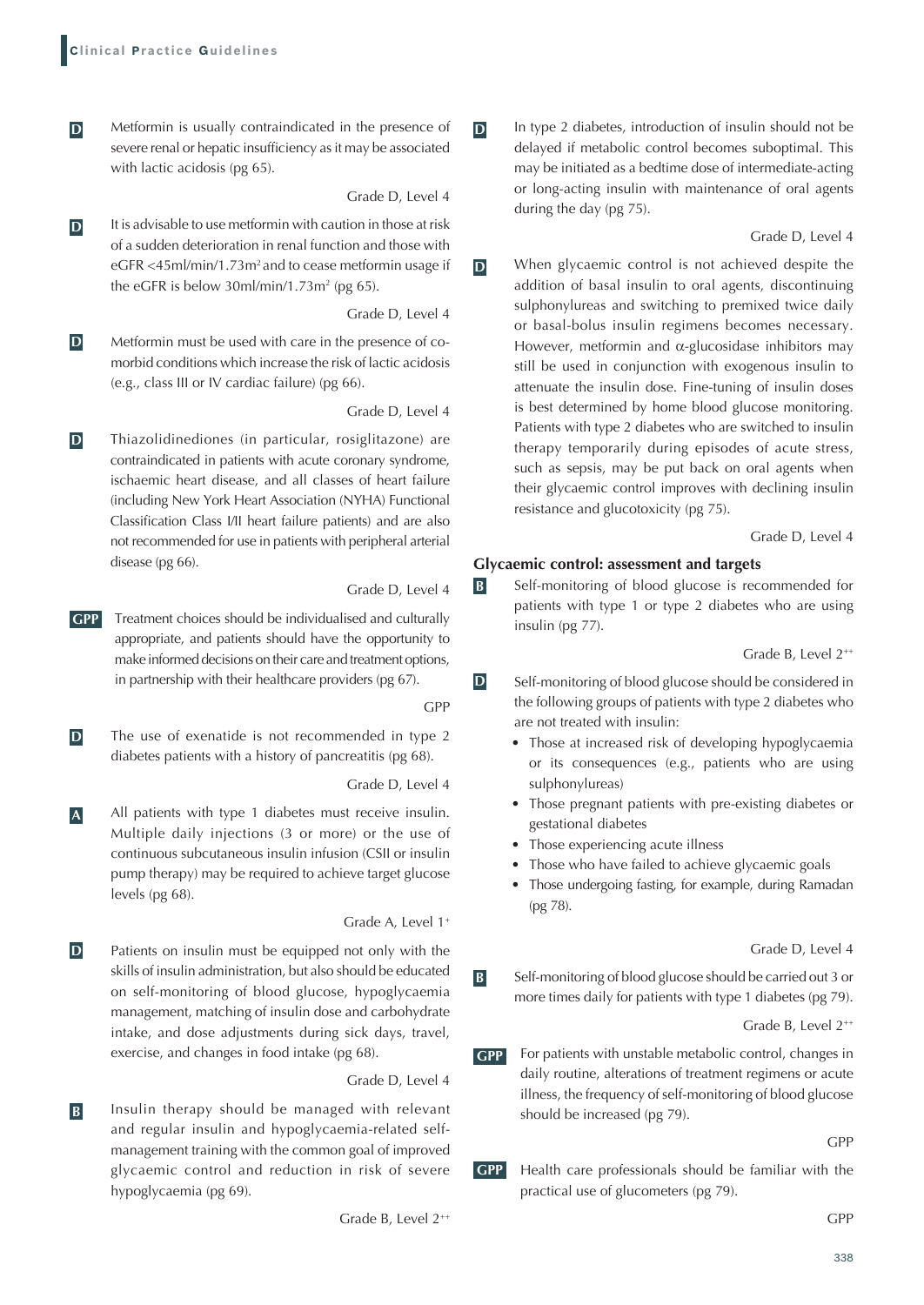- To ensure optimal benefit from self-monitoring of blood glucose, patients must be educated on the interpretation of glucose levels (pg 80).
	- Grade B, Level 1<sup>+</sup>
- **GPP** Periodic reviews are recommended to verify users' competency, together with comparisons between results from patient self-testing of blood glucose in the clinic and simultaneous laboratory testing (pg 80).

GPP

- **GPP** It is recommended that calibration checks of meters are periodically conducted using standard solutions according to the manufacturer's recommendations (pg 80).
	- GPP
- **D Continuous glucose monitoring (CGM) may be** used as a supplemental tool to SMBG in patients with hypoglycaemia unawareness and/or frequent hypoglycaemic episodes (pg 81).

Grade D, Level 3

**B** Self-monitoring of urine glucose is not recommended for monitoring of glycaemic status (pg 81).

Grade B, Level 1<sup>+</sup>

**A** Ketone monitoring should be performed during sustained hyperglycaemia (e.g., blood glucose > 14.0 mmol/l) in patients with type 1 diabetes, especially during acute illness. Blood ketone monitoring is preferable to urine ketone monitoring (pg 81).

Grade A, Level 1<sup>+</sup>

**D** Glycated haemoglobin  $(HbA_{1c})$  should be performed routinely in all patients with diabetes, at initial assessment and then as part of follow-up care (pg 82).

Grade D, Level 4

**D** The measurement of  $HbA_{1c}$  should be done in laboratories that utilise DCCT-aligned assays (DCCT - Diabetes Control and Complications Trial) (pg 83).

Grade D, Level 4

- **D** The following schedule is recommended for HbA<sub>1c</sub> testing in patients with diabetes:
	- • 3- to 4-monthly in patients with unstable glycaemic control, failure to meet treatment goals, recent adjustment in therapy, or intensive insulin therapy.
	- 6-monthly in patients who have stable glycaemic control and who are meeting treatment goals (pg 83).

Grade D, Level 4

**B**  $\mathbf{B}$   **HbA<sub>1c</sub>** result should be made available at the time that the patient with diabetes is seen (pg 83).

Grade B, Level 2++

**D** The targets of glycaemic control should be individualised (pg 83).

Grade D, Level 4

**GPP** Patients should participate in the process of defining their targets of glycaemic control (See Table 6) (pg 84).

GPP

**A** The HbA<sub>1c</sub> target for most non-pregnant adults with type 1 or type 2 diabetes should be ≤7.0% or ≤53 mmol/mol (pg 84).

Grade A, Level 1<sup>++</sup>

**B** Lowering HbA<sub>1c</sub> target to ≤6.5% or ≤47.5 mmol/mol may be considered for some patients with type 2 diabetes at doctor and patient judgement, if this can be achieved without significant hypoglycaemia. Such patients include those with short duration of diabetes, long life expectancy and no significant cardiovascular disease (pg 85).

Grade B, Level 1<sup>+</sup>

**D** Less stringent HbA<sub>1c</sub> target (e.g., 7.0 to 8.5% or 53 mmol/mol to 69.4 mmol/mol) may be adopted for some patients vulnerable to the harmful effects associated with tight glycaemic control. Such patients include those with very long duration of diabetes, known history of severe hypoglycaemia, advanced atherosclerosis and advanced age (pg 85).

Grade D, Level 4

**GPP** Doctors should be vigilant in preventing hypoglycaemia by reviewing treatment regimens in patients with near-normal  $HbA_{1c}$  levels (e.g., <6.0% or 42.1 mmol/mol), especially those treated with insulin or insulin secretagogues (pg 86).

GPP

#### **Prevention of cardiovascular disease in people with diabetes mellitus**

**GPP** The assessment of cardiovascular risk in persons with type 2 diabetes mellitus should include:

History – which should include:

- Smoking
- Hypertension
- • Pre-existing cardiovascular disease (including angina, myocardial infarction, stroke, PAD)
- • Family history of premature coronary artery disease (non-modifiable).

Physical examination – which should include:

- Assessment for peripheral vascular disease
- Measurement of blood pressure at every visit.
- Tests which should include:
	- • Fasting serum lipids at or soon after diagnosis and at least annually
	- Urine microalbumin or protein at least annually
	- Serum creatinine and estimation of eGFR (See chapter 8)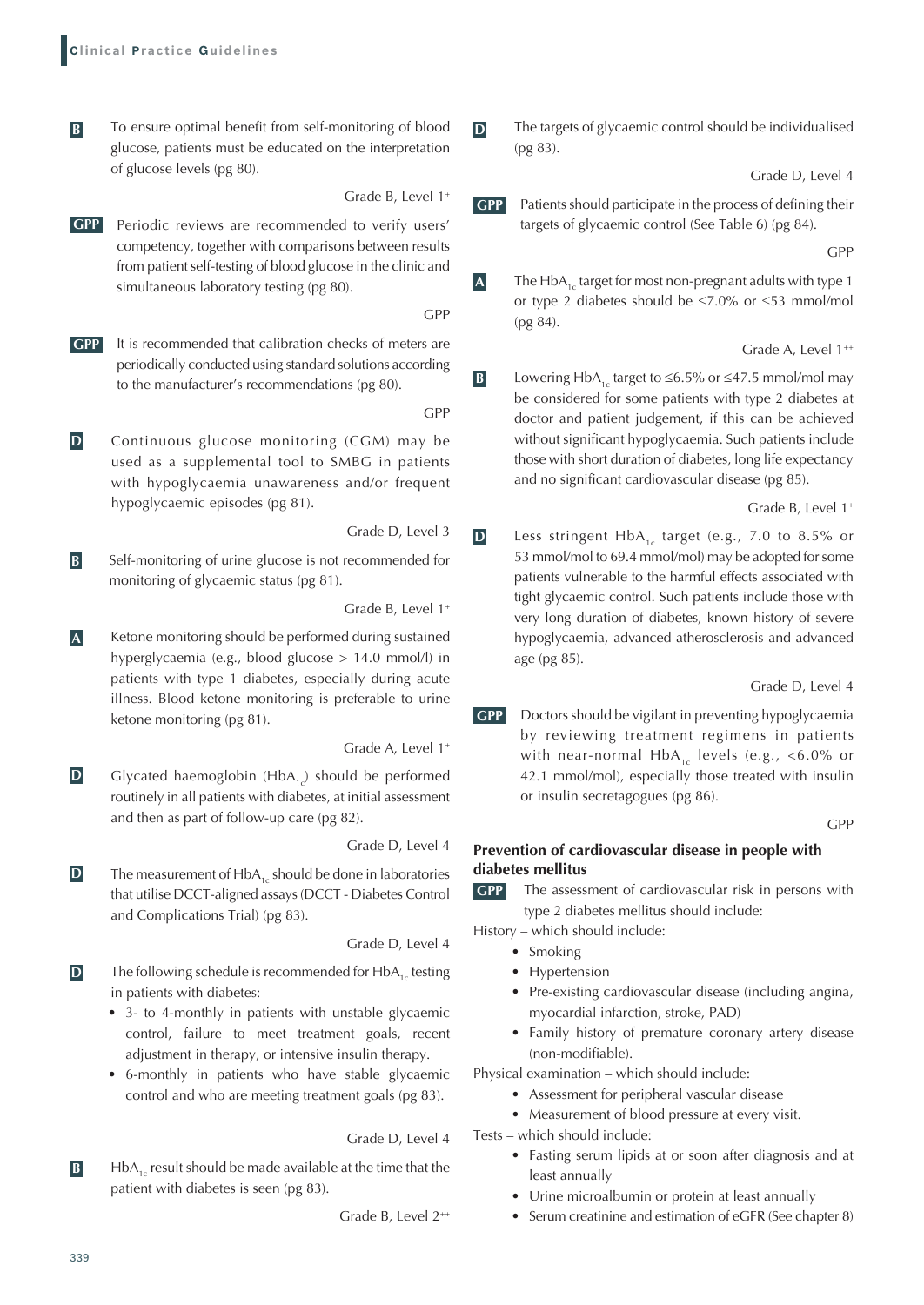• Electrocardiogram (resting) routinely at baseline. Subsequent ECG may be performed when clinically indicated (pg 88).

GPP

**B B** For patients with type 2 diabetes mellitus who have hypertension, an acceptable treatment-initiation and target blood pressure is <140/80 mm Hg (pg 91).

Grade B, Level 2<sup>+</sup>

**B** An angiotensin-converting-enzyme (ACE) inhibitor or angiotensin receptor blocker (ARB) should be included as part of antihypertensive regimen for people with type 2 diabetes requiring pharmacotherapy for hypertension, unless not well tolerated (pg 93).

Grade B, Level 2<sup>+</sup>

**D** All persons with type 2 diabetes mellitus should have a full lipid profile, including low density lipoprotein (LDL) cholesterol, fasting triglyceride and high density lipoprotein (HDL) cholesterol, measured at the time of diagnosis. These should be obtained after 10–12 hours of fasting (pg 96).

Grade D, Level 4

**D** If optimal, serum lipids should be measured 12-monthly in persons with type 2 diabetes (pg 96).

Grade D, Level 4

**D** The majority of patients with type 2 diabetes mellitus should have a primary low density lipoprotein (LDL) cholesterol goal <2.6 mmol/L and should receive medical nutrition and pharmacological therapy to achieve this goal (pg 96).

Grade D, Level 4

**D** Patients with diabetes who have overt cardiovascular disease and/or chronic kidney disease but are not on maintenance hemodialysis should have low density lipoprotein (LDL) cholesterol lowered with combination of dietary and pharmacological means to a target of <2.1 mmol/L (pg 96).

Grade D, Level 4

**D** When making a therapeutic decision with the patient, the potential benefits of adding/increasing lipid-lowering pharmacological treatment, needs to be considered together with the potential risks of such treatment (pg 96).

Grade D, Level 4

**D** For most patients with type 2 diabetes mellitus where low density lipoprotein (LDL) cholesterol is >2.6 mmol/L, an HMG CoA reductase inhibitor (statin) should be started concurrently with therapeutic lifestyle modification (pg 97).

Grade D, Level 4

**D** It is reasonable to initiate low dose aspirin for primary prevention in people with diabetes and no previous history of vascular disease at age 50 years for men, and 60 years for women, provided they also have at least one more of the following cardiovascular risk factors: smoking, hypertension, dyslipidaemia, family history of premature cardiovascular disease and albuminuria (pg 99).

Grade D, Level 4

**GPP** In the presence of aspirin allergy, other antiplatelet agents such as clopidogrel (75 mg per day) may be a reasonable alternative for patients with high risk (pg 99).

GPP

#### **Diabetic nephropathy – screening and treatment**

**D** It is recommended to perform an annual test to assess urine albumin excretion in type 1 diabetic patients with diabetes duration of 5 years and in all type 2 diabetic patients, starting at diagnosis (pg 101).

Grade D, Level 4

**D** Measure serum creatinine at least annually in all adults with diabetes (regardless of the degree of urine albumin excretion) is recommended. The serum creatinine should be used to estimate glomerular filtration rate (GFR) and stage the level of chronic kidney disease (CKD), if present (pg 102).

#### Grade D, Level 4

**C** It is only recommended to estimate renal function with the Modification of Diet in Renal Disease (MDRD) equation when eGFR is below 60 mls/min/1.73m<sup>2</sup> (pg 103).

Grade C, Level 2<sup>+</sup>

**A To reduce the risk or slow the progression of nephropathy,** optimised glucose control is recommended (pg 104).

Grade A, Level 1<sup>+</sup>

**A To reduce the risk or slow the progression of nephropathy,** optimised blood pressure control is recommended (pg 104).

Grade A, Level 1<sup>+</sup>

**A** It is recommended that in the treatment of the nonpregnant patient with micro- or macroalbuminuria, either angiotensin-converting enzyme (ACE) inhibitors or angiotensin receptor blockers (ARBs) should be used (pg 105).

#### Grade A, Level 1<sup>+</sup>

**A** In patients with type 1 diabetes, with hypertension and any degree of albuminuria, angiotensin-converting enzyme (ACE) inhibitors are recommended (pg 105).

Grade A, Level 1<sup>+</sup>

**A** In patients with type 2 diabetes, hypertension, and microalbuminuria, angiotensin-converting enzyme (ACE)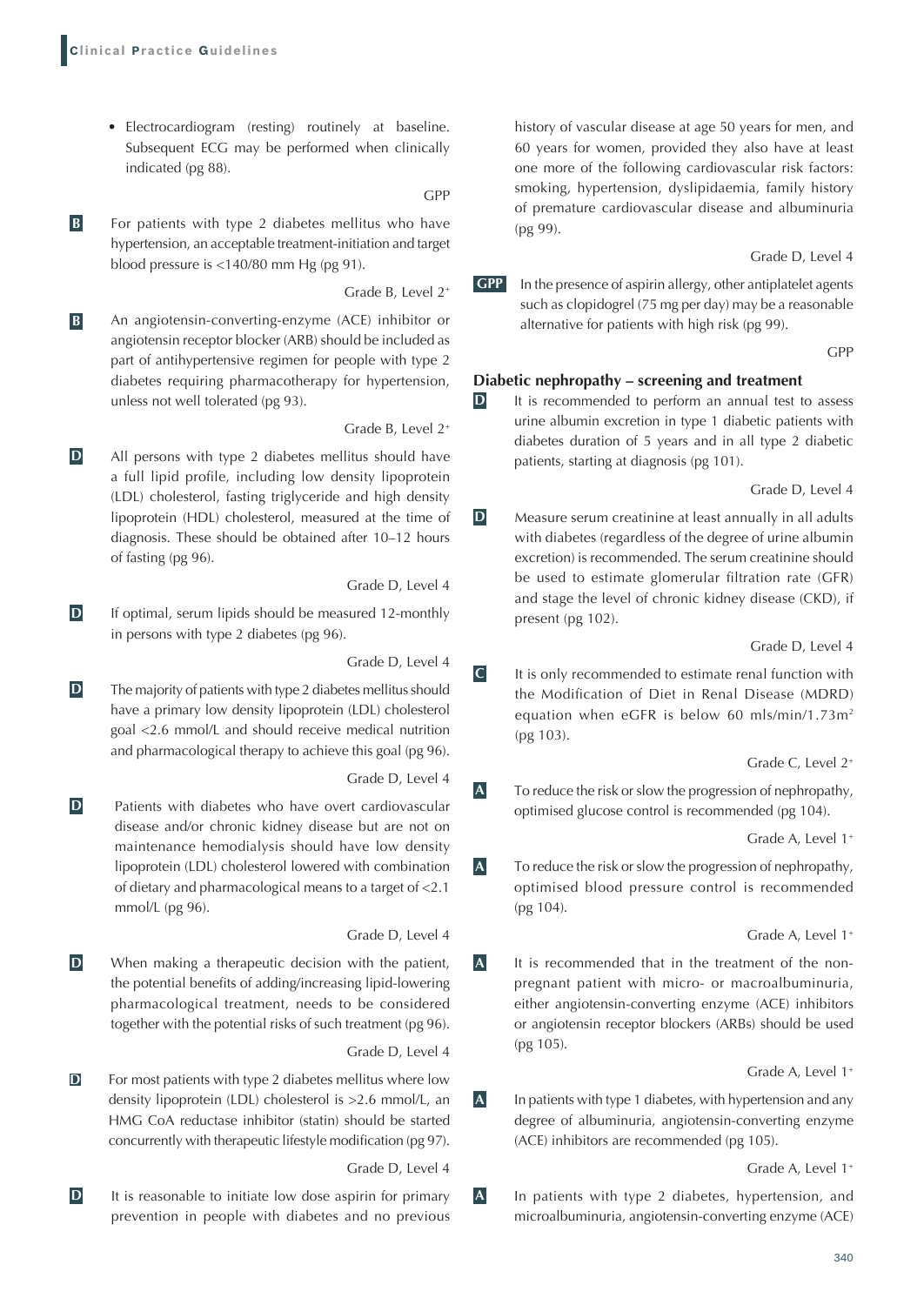inhibitors or angiotensin receptor blockers (ARBs) are recommended (pg 105).

Grade A, Level 1<sup>+</sup>

**A** In patients with type 2 diabetes, hypertension, macroalbuminuria, and renal insufficiency (serum creatinine >1.5 mg/dl), angiotensin receptor blockers (ARBs) are recommended (pg 105).

Grade A, Level 1<sup>+</sup>

**D** In patients with diabetes, if one class [either angiotensinconverting enzyme (ACE) inhibitors or angiotensin receptor blockers (ARBs)] is not tolerated, the other should be substituted (pg 105).

Grade D, Level 4

**D** When angiotensin-converting enzyme (ACE) inhibitors, angiotensin receptor blockers (ARBs) or diuretics are used, it is recommended to monitor serum creatinine and potassium levels for the development of acute kidney disease and hyperkalemia (pg 106).

Grade D, Level 4

**A To reduce the risk or slow the progression of nephropathy,** optimised lipid control is recommended (pg 106).

Grade A, Level 1<sup>+</sup>

**A** Reduction of protein intake to 0.8–1.0 g per kg body wt per day in individuals with diabetes and earlier stages of chronic kidney disease (CKD) and to 0.8 g per kg body wt per day in the later stages of CKD is recommended to improve measures of renal function (urine albumin excretion rate, GFR) (pg 107).

Grade A, Level 1<sup>+</sup>

**A** It is recommended to consider a low-dose aspirin in diabetic individuals with a history of vascular disease (pg 107).

Grade A, Level 1<sup>+</sup>

**D** It is recommended to consider low-dose aspirin in diabetic individuals who carry significant cardiovascular risk burden (pg 107).

Grade D, Level 4

**D** Continual monitoring of urine albumin excretion to assess both response to therapy and progression of disease is recommended for both type 1 and type 2 diabetes patients (pg 108).

Grade D, Level 4

**D** It is recommended that when estimated GFR (eGFR) is  $<$  60 ml.min/1.73 m<sup>2</sup>, evaluate and manage potential complications of Chronic Kidney Disease (CKD) (pg 108).

Grade D, Level 4

**D** It is recommended to consider referral to a physician experienced in the care of kidney disease when there is uncertainty about the etiology of kidney disease (heavy proteinuria, active urine sediment, absence of retinopathy, rapid decline in GFR), difficult management issues, or advanced kidney disease (pg 108).

Grade D, Level 4

#### **Prevention and management of eye complications**

**D** All patients diagnosed with diabetes require regular visual acuity assessment and eye examinations by trained personnel to screen for diabetic retinopathy using a test of adequate sensitivity (pg 110).

Grade D, Level 4

**D** Retinal screening preferably using retinal photography or direct ophthalmoscopy (if retinal photography is not available) through dilated pupils is recommended (pg 110).

Grade D, Level 4

**D** Type 1 diabetic patients should have an eye examination 3–5 years after diagnosis of diabetes, and at least once yearly subsequently. Type 2 diabetic patients should have an ocular assessment at the time of diagnosis and at least once yearly subsequently (pg 111).

Grade D, Level 4

**D** Women with diabetes mellitus who intend to have children should preferably have an eye examination prior to conception, followed by one during the early first trimester. Further eye examinations during pregnancy may be done depending on the results of the first trimester examination (pg 111).

Grade D, Level 4

**A** Good glycaemic control (HbA<sub>1c</sub> preferably 6.5 to 7.5% or 47.5 to 58.5 mmol/mol) should be instituted to reduce the risk and progression of diabetic retinopathy (pg 113).

Grade A, Level 1<sup>+</sup>

**D** Rapid normalisation of blood glucose may worsen retinopathy and thus retinal assessment should be carried out before initiation of intensive insulin therapy and then at 3-monthly intervals for 6–12 months. Patients should be carefully monitored during this period (pg 114).

Grade D, Level 3

**A** Good control of blood pressure at or below 130/80 mmHg should be instituted to reduce the risk and progression of diabetic retinopathy (pg 114).

Grade A, Level 1<sup>+</sup>

**B** Significant hyperlipidaemia should be treated to retard diabetic retinopathy. Consideration should be given to using fenofibrate (pg 115).

Grade B, Level 1<sup>+</sup>

**GPP** Diabetic patients found to have diabetic macular oedema or moderate and more severe non-retinopathy by their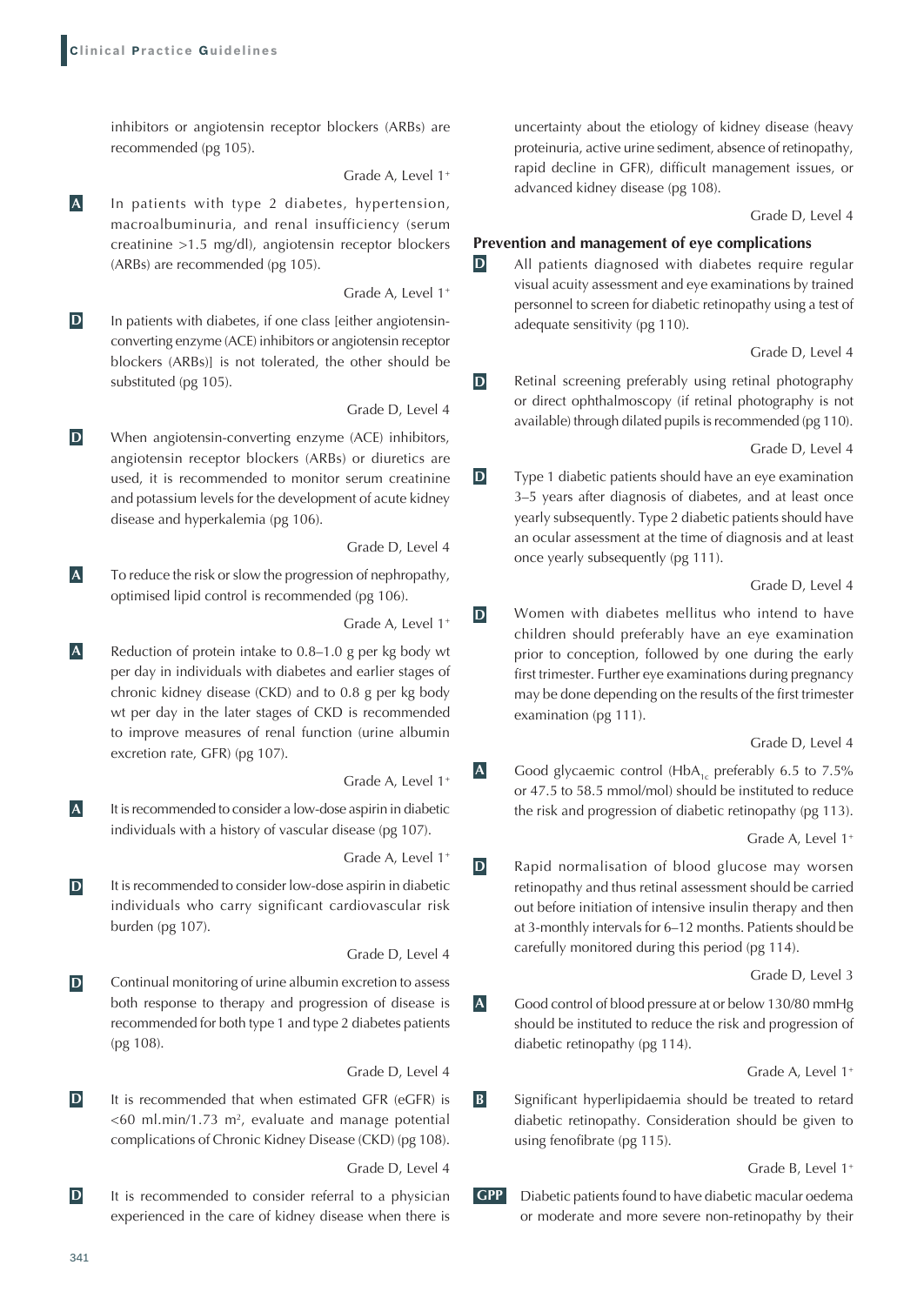physicians should be referred for further ophthalmological assessment (pg 117).

GPP

GPP

**A Timely laser therapy should be offered to patients with** proliferative diabetic retinopathy and diabetic macular oedema (pg 118).

Grade A, Level 1<sup>+</sup>

- **GPP** Diabetic patients with visual acuity of 6/18 or worse or with diabetic macular oedema should be referred for further ophthalmological assessment (pg 118).
- **A** Pan-retinal laser photocoagulation should be instituted for severe and proliferative diabetic retinopathy as it produces a 50% reduction in risk for severe visual loss and need for vitrectomy (pg 119).
- Grade A, Level 1<sup>+</sup> **A** Focal/grid laser photocoagulation should be instituted for diabetic macular oedema as it results in a 50% reduction in risk for moderate visual loss (pg 119).

Grade A, Level 1<sup>+</sup>

**A** Intravitreal injection of anti-vascular endothelial growth factor (anti-VEGF) agents may be offered to patients with diabetic macular oedema, particularly in cases where laser photocoagulation has not been effective (pg 120).

Grade A, Level 1<sup>+</sup>

**B** Vitrectomy may be offered to selected patients with advanced diabetic retinopathy (pg 121).

Grade B, Level 1<sup>+</sup>

## **Prevention of diabetic foot complications**

**B** All individuals with diabetes should receive an annual foot examination to identify high-risk foot conditions (pg 124).

Grade B, Level 2<sup>+</sup>

**B** The assessment of the feet involves risk identification, treatment and patient education appropriate to the level of risk (pg 124).

Grade B, Level 2<sup>+</sup>

**GPP** All patients, regardless of risk category, should receive ongoing education on footcare and footwear advice (pg 124).

GPP

**C** Patients identified with foot-related risk conditions should have access to a specialised footcare team which should include diabetes specialist, podiatrist, physiotherapist trained in diabetes, diabetes nurse educator, vascular and orthopaedic surgeons (pg 126).

Grade C, Level 3

**GPP** Urgent referral to a specialised footcare team is needed in the presence of ulcerations, severe foot infection and gangrene (pg 128).

GPP

#### **Management of women with pre-gestational and gestational diabetes mellitus**

**B** All women with diabetes in the reproductive age group should receive prepregnancy counselling, particularly before starting a family (pg 132).

Grade B, Level 1**-**

**GPP** Wherever possible, prepregnancy counselling should be performed jointly by a multi-disciplinary team skilled in diabetes care, including the physician, obstetrician, dietician, nurse-educator and other specialists (pg 133).

GPP

**D** Risk assessment for gestational diabetes should be undertaken at the first antenatal visit (pg 133).

Grade D, Level 4

**B** Women at high-risk for gestational diabetes (GDM) should undergo an oral glucose tolerance test (OGTT) as early in pregnancy as feasible. Re-evaluation should be performed at 24–28 weeks of gestation if glucose intolerance is not present at the early screen (pg 134).

Grade B, Level 1**<sup>+</sup>**

**D** In pregnant women who are not at high risk for gestational diabetes, urine for glucose should be obtained at each antenatal visit and random blood sugar levels ascertained when there is ≥1+ glycosuria. A diagnostic test is necessary if the random plasma blood glucose >6.6 mmol/l more than 2 hours after a meal, or >7.0 mmol/l within 2 hours of a meal (pg 135).

#### Grade D, Level 3

**B Gestational diabetes is diagnosed with a 75 g oral glucose** tolerance test (OGTT). A fasting venous plasma glucose ≥7.0 mmol/l or a 2-hour venous plasma glucose of ≥7.8 mmol/l is diagnostic of gestational diabetes. Casual venous plasma levels ≥11.1 mmol/l on 2 successive occasions would confirm gestational diabetes without recourse to oral glucose tolerance testing (pg 135).

Grade B, Level 1

**D** All women diagnosed with pregestational diabetes and those diagnosed with gestational diabetes should receive specialised care (pg 135).

Grade D, Level 3

**B** In gestational diabetes, dietary control should be used in the first instance to attain glycaemic goals. Sweet foods should be avoided and caloric intake reduced if the woman is overweight or obese. The diet should contain more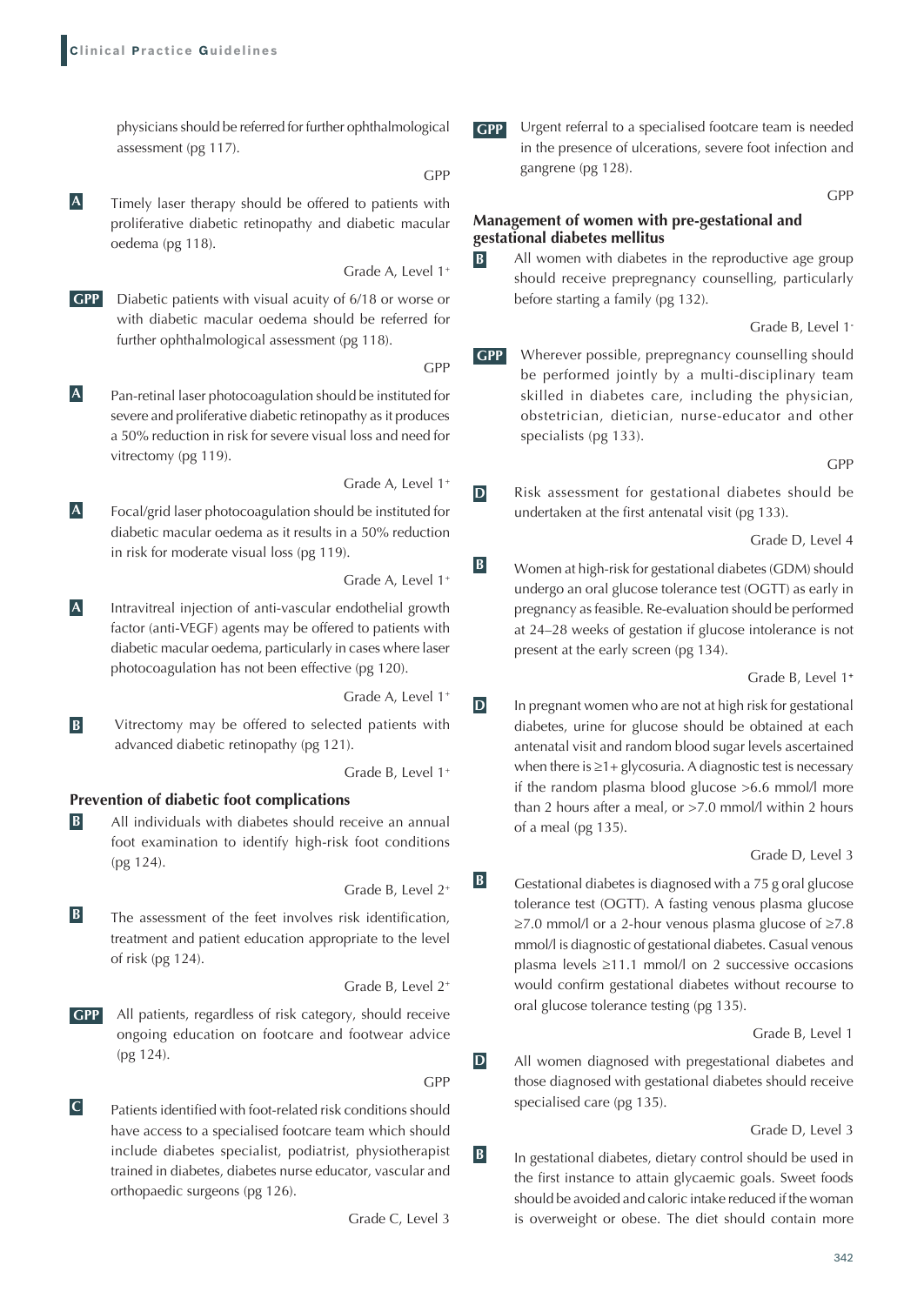complex carbohydrates, more fibre, and less saturated fat. Nutritional counselling should be individualised, taking into account the patient's body weight, weight gain and physical activity (pg 136).

#### Grade B, Level 2**++**

**B** If nutritional therapy does not consistently maintain a fasting or pre-meal capillary blood glucose of <5.5 mmol/l and/or a 1-hour postprandial capillary glucose of <7.8 mmol/l or a 2-hour postprandial capillary blood glucose of <6.7 mmol/l on two or more occasions within a 1–2 week interval, insulin therapy should be considered (pg 136).

Grade B, Level 2**++**

**C** In pregestational diabetes, individualised intensive (multidose) insulin therapy is often necessary to achieve and maintain target blood glucose levels (pg 137).

Grade C, Level 2**<sup>+</sup>**

**D** Maintain maternal capillary blood glucose concentrations as near normal as possible at <5.5 mmol/l in the fasting or pre-meal state, and/or <7.8 mmol/l one hour after meals, or <6.7 mmol/l two hours after meals (pg 137).

Grade D, Level 4

**D** Self-monitoring of blood glucose (SMBG) is essential during pregnancy for women with gestational diabetes and pregestational diabetes. Both preprandial and postprandial testing are recommended to guide therapy in order to achieve glycaemic targets (pg 137).

Grade D, Level 3

**D** Women with pregestational type 1 diabetes should be advised to test for ketonuria or ketonaemia if they become hyperglycaemic or unwell (pg 137).

Grade D, Level 4

**D** Oral glucose-lowering drugs are not recommended during pregnancy under normal circumstances. Women with pregestational type 2 diabetes who become pregnant while taking oral glucose-lowering drugs should be switched to insulin therapy (pg 138).

Grade D, Level 4

**D** An early pregnancy scan should be performed to confirm viability and accurately date the pregnancy in women with pregestational diabetes, especially when glycaemic control is suboptimal or changes in medications are required (pg 138).

Grade D, Level 4

**B** A detailed foetal anomaly scan, including four-chamber cardiac view and outflow tracts, should be performed between 18–22 weeks in women with pregestational diabetes or when overt diabetes is diagnosed in the early pregnancy (pg 138).

Grade B, Level 2<sup>++</sup>

**D** Women with pregestational diabetes and gestational diabetes should be offered ultrasound monitoring of foetal growth (foetal abdominal circumference and/or estimated foetal weight) and amniotic fluid volume every 4 weeks from 28 to 36 weeks (pg 139).

Grade D, Level 4

**D** Mothers with gestational diabetes mellitus and pregestational diabetes should be taught to monitor foetal movements during the last 10–12 weeks of pregnancy and to report immediately any reduction in the perception of foetal movements (pg 139).

Grade D, Level 4

**C** Non-stress testing with cardiotocography and umbilical doppler flow studies may be considered in cases where hyperglycaemia warrants insulin therapy and in cases where other high-risk factors are present (pg 139).

Grade C, Level 2<sup>+</sup>

**C** In women with gestational diabetes mellitus as well as those with pregestational diabetes, the measurement of blood pressure and dipstick testing for urinary protein is recommended at each antenatal visit to detect the development of pregnancy-induced hypertension and preeclampsia, especially if there is pre-existing nephropathy (pg 139).

Grade C, Level 2<sup>+</sup>

**GPP** Women with pregestational diabetes should have their serum creatinine and electrolytes assessed at the first antenatal visit and in the third trimester (pg 139).

GPP

**B For women with pregestational diabetes, a retinal** assessment should be performed as soon as possible after the first antenatal visit if it has not been done in the preceding 12 months. If any diabetic retinopathy is present, an additional assessment should be performed at 16–20 weeks of gestation. If the first assessment is normal, an assessment should be repeated at 28 weeks of gestation (pg 140).

Grade B, Level 2++

**GPP** More frequent assessment may be required in women with poor glycaemic control, hypertension and/or pre-existing retinopathy (pg 140).

GPP

**D** Women with insulin-treated pregestational diabetes or gestational diabetes mellitus who are receiving corticosteroids for foetal lung maturation should receive additional insulin treatment and close monitoring of glucose levels (pg 140).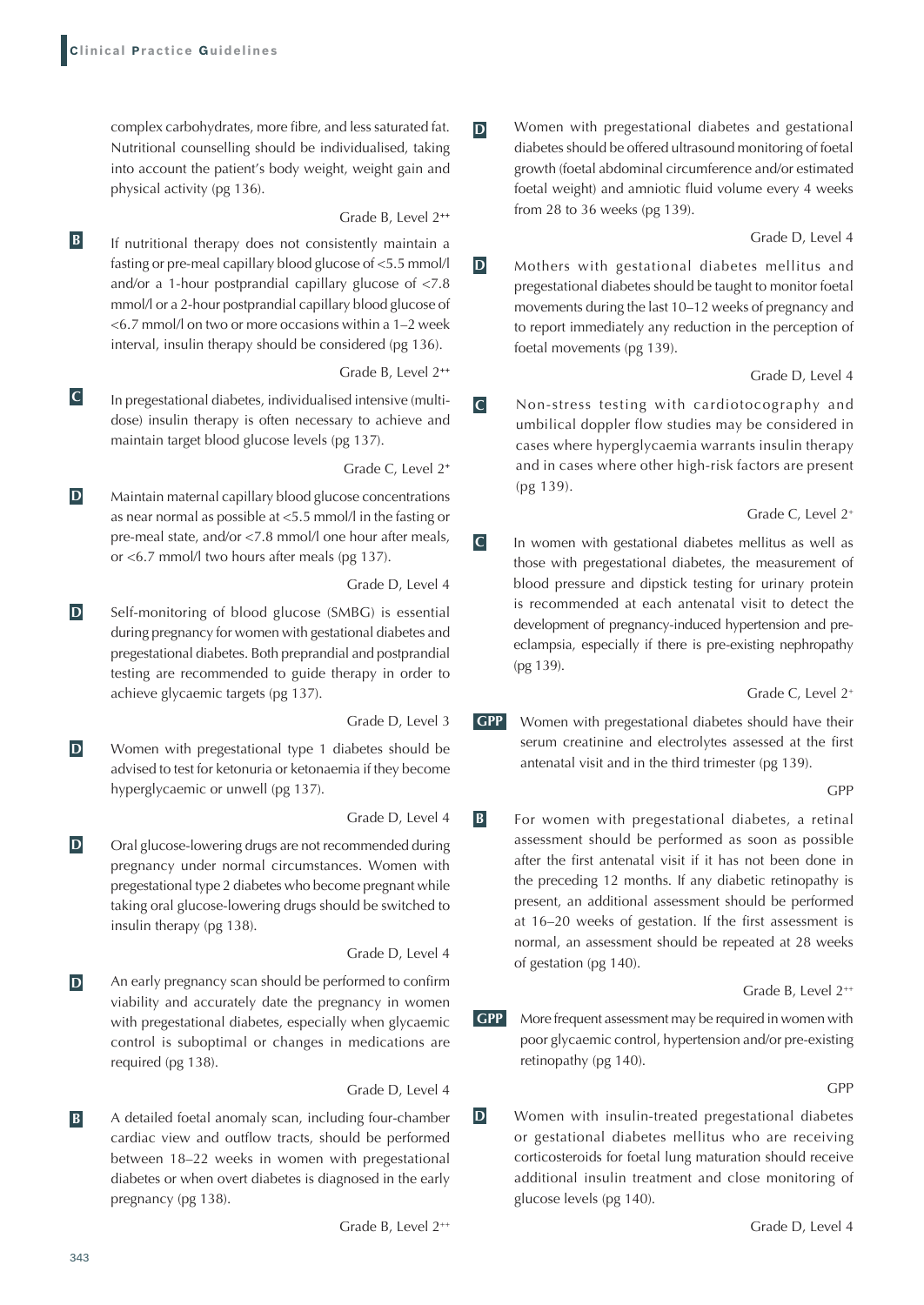**B** Betamimetic drugs (e.g., salbutamol) should not be used for tocolysis in women with diabetes as they may lead to significant hyperglycaemia (pg 140).

Grade B, Level 2++

**D** Delivery should be at term for women with pregestational diabetes and gestational diabetes mellitus unless specific obstetric or medical factors dictate otherwise (e.g., foetal macrosomia, poor glycaemic control, polyhydramnios, pre-eclampsia, intrauterine growth restriction) (pg 140).

Grade D, Level 4

**D**  $\blacksquare$   **Vaginal delivery is preferable unless there is an obstetric or** medical contraindication. The presence of diabetes should not itself constitute an indication for elective caesarean delivery (pg 141).

Grade D, Level 4

**D** During labour and birth, capillary blood glucose should be monitored every 1–4 hours in women with pregestational diabetes and gestational diabetes mellitus and maintained at 4–7 mmol/l (pg 141).

Grade D, Level 4

**D** Intravenous dextrose and insulin infusion is recommended during labour and birth for women whose blood glucose is not maintained at 4–7 mmol/l (pg 141).

Grade D, Level 4

**D** Women with pregestational type 1 diabetes should be considered for intravenous dextrose and insulin infusion from the onset of established labour (pg 141).

Grade D, Level 4

**D** The neonatologist should be informed of deliveries of infants of women with diabetes so that possible complications like neonatal hypoglycaemia may be monitored and treated early (pg 141).

Grade D, Level 4

**C** Screening for abnormalities should also be performed in infants of woman with diabetes soon after birth (pg 141).

Grade C, Level 2<sup>+</sup>

**D** Babies of women with diabetes should be fed as soon as possible after birth (within 30 minutes)(pg 141).

Grade D, Level 4

**B** Infants of women with diabetes who present with clinical signs of hypoglycaemia should have their blood glucose tested and be treated with intravenous dextrose as soon as possible. Close monitoring of blood glucose levels is necessary within the first 48 hours of the baby's life (pg 141).

Grade B, Level 2<sup>+</sup>

**B B Close monitoring of blood glucose levels is necessary** within the first 48 hours of the baby's life. Infants of diabetic mothers should be fed early (pg 142).

Grade B, Level 2<sup>+</sup>

**D** Women with gestational diabetes should discontinue glucose-lowering treatment immediately after birth and monitor their blood glucose levels (pg 142).

Grade D, Level 4

**D** Women with insulin-treated pregestational diabetes should reduce their insulin doses immediately after birth and monitor their blood glucose levels carefully to establish the appropriate dose (pg 142).

Grade D, Level 4

**GPP** Women who are treated with insulin post-delivery should be informed that they are at increased risk of hypoglycaemia in the postnatal period, especially when breastfeeding, and should be advised to have a meal or snack available before or during feeds (pg 142).

GPP

**D** Breastfeeding is recommended for infants of women with diabetes (pg 142).

Grade D, Level 3

**GPP** Insulin is recommended for glycaemic control in women with diabetes who breastfeed (pg 142).

GPP

**GPP** Women with pregestational diabetes who are breastfeeding should continue to avoid any drugs for the treatment of diabetes complications that were discontinued for safety reasons in the pre-conception period (pg 143).

GPP

**B** All subsequent pregnancies in women with gestational diabetes carry a risk for gestational diabetes mellitus. Early evaluation of glucose tolerance in future pregnancies should be stressed (pg 143).

Grade B, Level 2++

**D** Women with a history of gestational diabetes mellitus should be offered lifestyle advice aimed at diet modification, weight control and increasing physical activity to reduce their risk of subsequent development of diabetes (pg 143).

Grade D, Level 4

**C** For women with gestational diabetes, a 75 g 2-h oral glucose tolerance test (OGTT) should be performed 6–12 weeks postpartum and the woman reclassified and counselled according to criteria accepted in the nonpregnant state (pg 143).

Grade C, Level 2<sup>+</sup>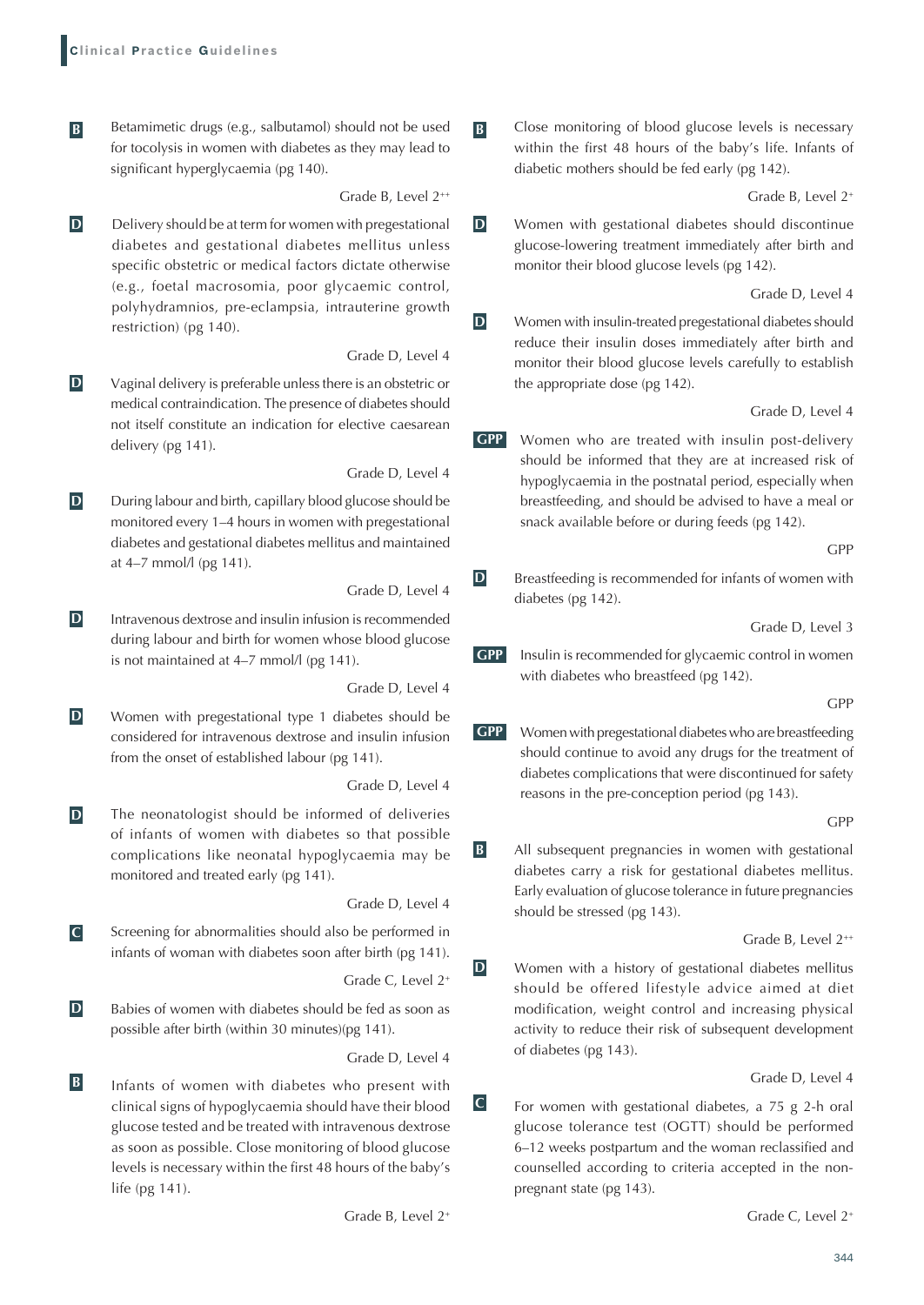**D** Women with a history of gestational diabetes should have lifelong screening for the development of prediabetes or diabetes at least once every 3 years (pg 144).

Grade D, Level 4

**D** In women with prediabetes or overt diabetes, glucose and lipid profiles should be monitored if low-dose oestrogenprogestin oral contraceptives are used. These should, however, be avoided in women with complications of diabetes and/or other risk factors for vascular disease. Progestin-only preparations may be suitable for these women (pg 144).

Grade D, Level 3

**D** Low-dose oestrogen-progestin oral contraceptives and intrauterine devices are not contraindicated in women with previous gestational diabetes (pg 144).

Grade D, Level 3

**D Oestrogen-progestogen contraceptives should be avoided** in women with complications of diabetes and/or other risk factors for vascular disease (pg 144).

Grade D, Level 3

## **Management of the child and adolescent with diabetes mellitus**

**GPP** Children and adolescents with suspected diabetes should be referred to a specialist for early assessment, where possible, on the same day (pg 145).

GPP

**B** Children and adolescents with either type 1 diabetes or type 2 diabetes should be provided ongoing and structured diabetes care by a multi-disciplinary diabetes care team (pg 146).

Grade B, Level 2++

**GPP** Diabetes education should involve the family and child to include learning about blood glucose monitoring, insulin administration, hypoglycaemia and sick day management. As the child matures, diabetes education should emphasise self-care responsibilities shifting from the parent to child, under parental guidance and supervision (pg 146).

GPP

**D** Include psycho-educational intervention strategies and planned transition in the management of adolescents with diabetes (pg 147).

Grade D, Level 4

**GPP** Blood glucose targets should be individually determined with a goal to achieving a value as close to normal as possible as there is little age-related scientific evidence for strict glucose targets (pg 148).

GPP

**A** Children and adolescents with type 1 diabetes mellitus

or type 2 diabetes mellitus, and their families should be informed that the target for long term blood glucose control is a HbA<sub>1c</sub> level of less than 7.5% or 58.5 mmol/mol without frequent hypoglycaemia (pg 148).

Grade A, Level 1<sup>+</sup>

**A** Children and adolescents with type 1 diabetes should be encouraged to use blood glucose measurements for monitoring of glycaemic control because it is associated with reduced levels of  $HbA_{1c}$  (pg 148).

Grade A, Level 1<sup>+</sup>

**GPP** Consider the possibility of antecedent nocturnal hypoglycaemia if fasting blood glucose is <4mmol/l (pg 148).

GPP

**C** Screening for type 2 diabetes in asymptomatic children and adolescents is *not recommended* as a public health strategy (pg 149).

Grade C, Level 2<sup>+</sup>

**GPP** Type 1 diabetes mellitus in children and adolescents should be managed by an endocrinologist or physician with a special interest in childhood diabetes (pg 149).

GPP

**C** Self-monitoring of blood glucose is an essential tool in the optimal management of childhood and adolescent type 1 diabetes mellitus and should be used in conjunction with insulin treatment (pg 150).

Grade C, Level 2<sup>+</sup>

- **C** Children and adolescents with type 1 diabetes mellitus should be offered screening for:
	- Thyroid disease at diagnosis and annually thereafter.
	- Retinopathy annually from the age of 12 years.
	- Microalbuminuria annually from the age of 12 years (pg 150).

Grade C, Level 2<sup>+</sup>

**C** Children with type 2 diabetes mellitus may initially be treated with lifestyle modification (diet and exercise), unless they are symptomatic or severely hyperglycaemic (pg 151).

Grade C, Level 2<sup>+</sup>

**C** Lifestyle changes in diet and exercise should be recommended for all children with type 2 diabetes mellitus and continued, even after addition of pharmacologic therapy (pg 152).

#### Grade C, Level 2<sup>+</sup>

**C** Metformin may be started as the first-line oral agent in children with type 2 diabetes mellitus if blood glucose targets are not achieved. Insulin therapy should be started if oral agents fail to attain target control (pg 152).

Grade C, Level 2<sup>+</sup>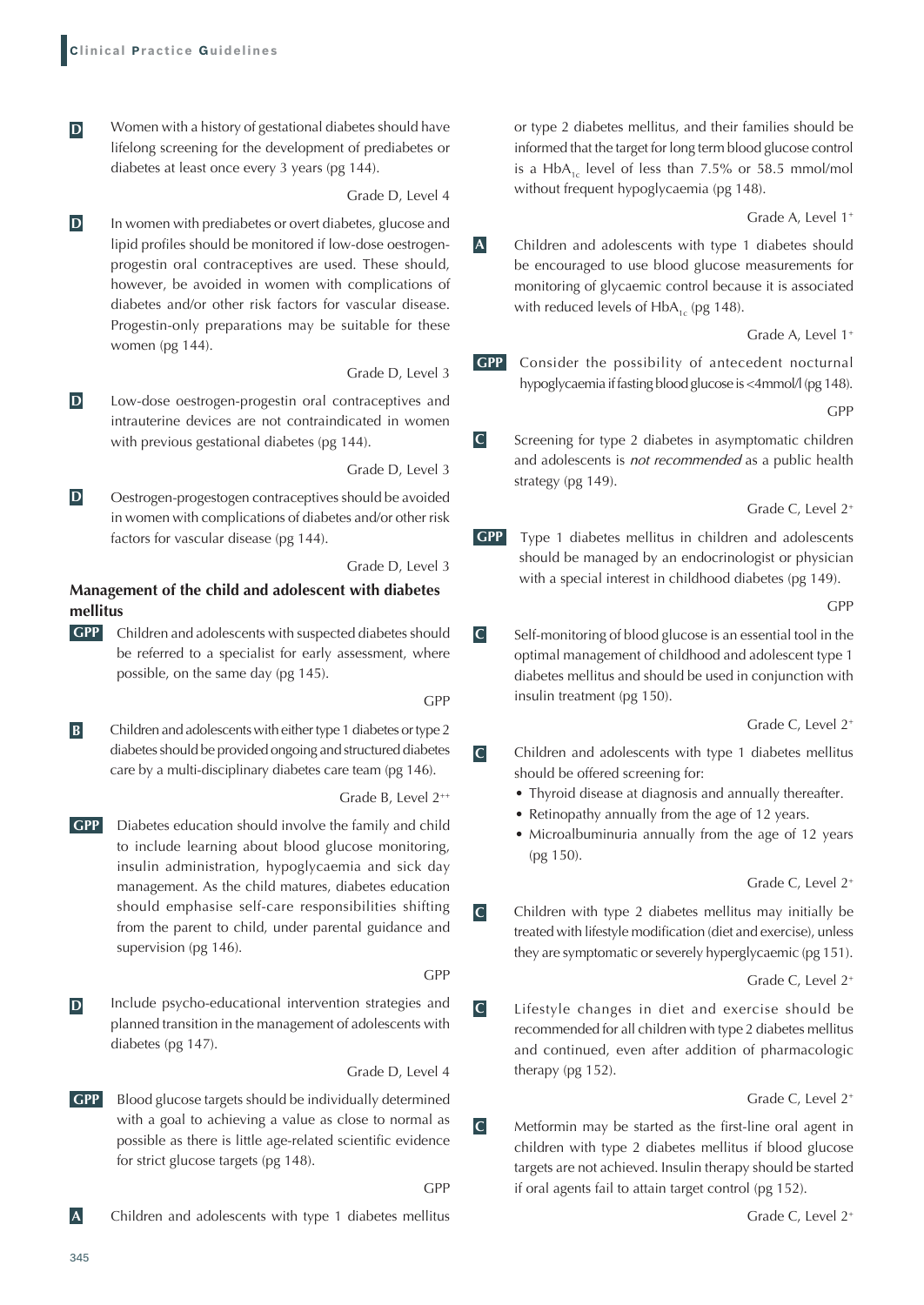**A** Metformin is contraindicated in children with impaired renal function and hepatic disease, and should be discontinued with any acute illness associated with dehydration or hypoxaemia (pg 152).

Grade A, Level 1<sup>+</sup>

**A** If monotherapy with metformin over 3–6 months has failed, insulin should be added to the treatment (pg 152).

Grade A, Level 1<sup>+</sup>

- **C** Children and adolescents with type 2 diabetes mellitus should be offered co-morbidity screening for:
	- Albuminuria at diagnosis and annually thereafter.
	- Hypertension at diagnosis and annually thereafter.
	- Dyslipidaemia soon after diagnosis and annually thereafter (pg 153).

Grade C, Level 2<sup>+</sup>

- **GPP** Albuminuria should be evaluated at diagnosis and blood pressure should be evaluated at every visit. Confirmed hypertension (BP >95% for age, gender and height) or albuminuria can be treated with an angiotensin-converting enzyme (ACE) inhibitor (pg 153).
- **GPP** Pharmacotherapy is warranted if low density lipoprotein remains elevated (≥3.4mmol/l) after 6 months of optimised glucose control and diet. Statin therapy has been shown to be safe and effective in children as in

adults and should be the first pharmacologic intervention, although long term safety data are not available (pg 153). GPP

**GPP** Evaluation for non-alcoholic fatty liver disease (NAFLD) and inquiries about puberty, menstrual irregularities and obstructive sleep apnea should be done at diagnosis and annually thereafter (pg 153).

GPP

GPP

GPP

## **Diagnosis and management of the adult with type 1 diabetes mellitus**

**GPP** Patients who are suspected to have type 1 diabetes should be referred to the specialist promptly for assessment (pg 154).

GPP

- **GPP** Individuals with type 1 diabetes should have access to a multi-disciplinary team consisting of an endocrinologist, a nurse educator, a dietitian and a mental health professional qualified to provide up to date education and support (pg 155).
- **A** Most people with type 1 diabetes should be treated with multiple dose insulin (MDI) injections (at least three injections per day of prandial insulin and at least

one injection per day of basal insulin) or continuous subcutaneous insulin infusion (CSII) (pg 155).

Grade A, Level 1<sup>+</sup>

**A** Most people with type 1 diabetes should use insulin analogues to reduce the risk of hypoglycaemia (pg 155).

Grade A, Level 1<sup>+</sup>

**A** Individuals using rapid-acting insulin by injection or insulin pump should adjust the meal and snack insulin doses based on the carbohydrate content of the meals and snacks (pg 155).

Grade A, Level 1<sup>+</sup>

**B People with diabetes should receive diabetes self**management education and ongoing support (pg 156).

Grade B, Level 2<sup>+</sup>

**C** Screening of psychosocial functioning, especially anxiety and depression should be performed.Those with positive screening should be referred promptly for treatment (pg 157).

Grade C, Level 2<sup>+</sup>

**GPP** Patients with type 1 diabetes should have thyroid function checked every 1–2 years (pg 157).

GPP

#### **Prevention of type 2 diabetes mellitus**

**B** Screening for asymptomatic individuals for type 2 diabetes mellitus should be carried out on an opportunistic basis. Testing should be considered in adults of any age who have one or more risk factors for diabetes. In those without risk factors, testing should begin at 40 years (pg 159).

Grade B, Level 2<sup>++</sup>

**A** Lifestyle changes with modest weight loss (5–10% of body weight) and moderate intensity physical activity (~30 minutes daily) is the treatment of choice with individuals with impaired fasting glucose/impaired glucose tolerance (pg 161).

Grade A, Level 1<sup>++</sup>

**B** Metformin may be considered for the very high risk individual (please refer to chapter on Diagnosis and screening) with impaired fasting glucose/impaired glucose tolerance of age <60 and BMI ≥35 kg/m<sup>2</sup> (pg 162).

Grade B, Level 2++

## **Clinical quality improvement**

**A** Measures of process of diabetes care should include the initial and ongoing performance of medical indicators which have been proven to influence long-term outcome (pg 166).

Grade A, Level 1<sup>+</sup>

**GPP** Data to measure the outcomes of diabetes management should be obtained from the individual with diabetes (pg 166).

GPP